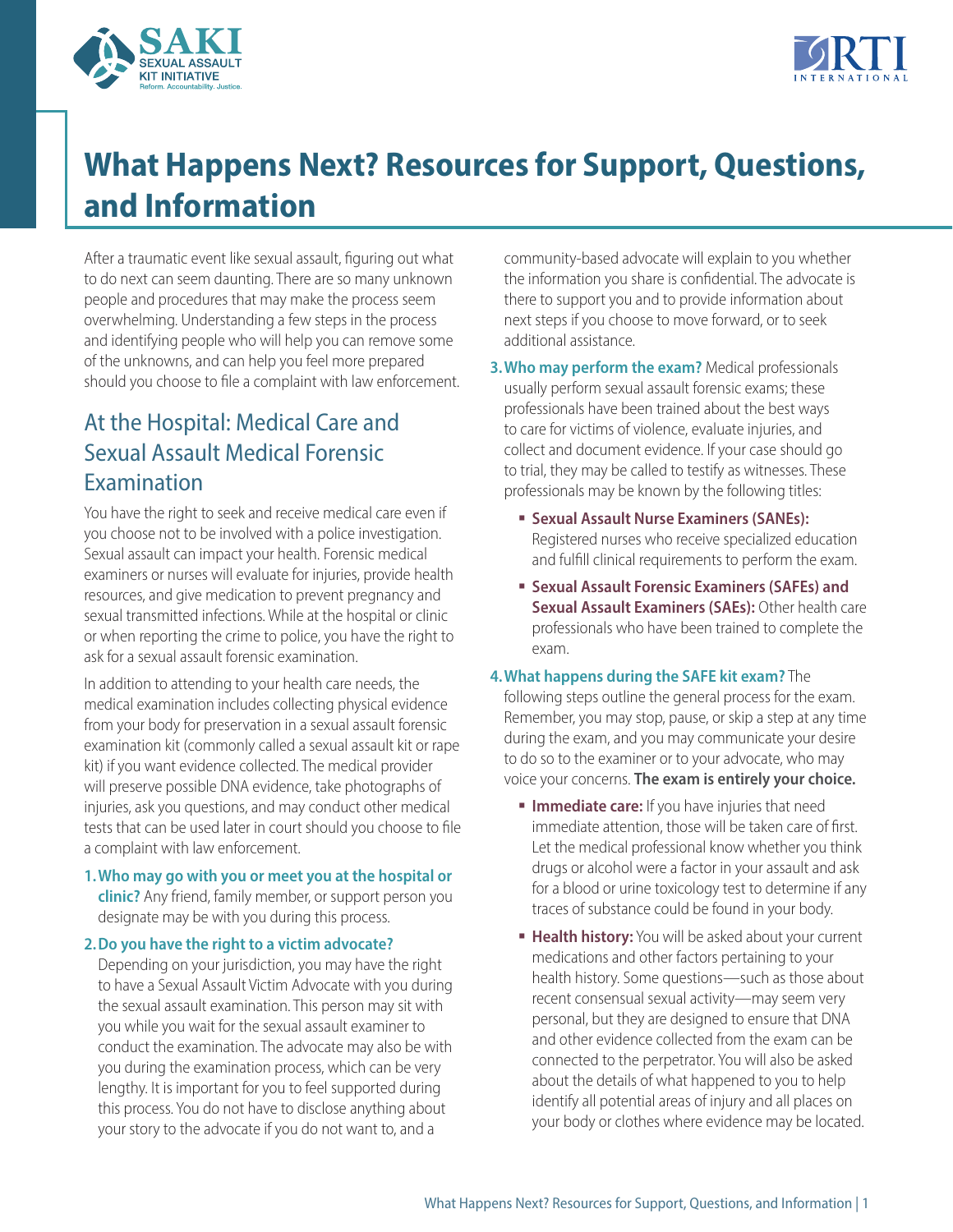- **Head-to-toe examination:** This part of the exam is based on your specific experience, which is why giving an accurate health history is important. The full-body examination usually includes internal examinations of the mouth, vagina, and anus. It may also include taking samples of blood and urine, swabs of body surface areas, and sometimes hair samples. The trained professional performing the exam may take pictures of your body to document injuries and the examination. With your permission, the examiner may also collect clothing items, including undergarments. Any other forms of physical evidence that are identified during the examination—such as a torn piece of the perpetrator's clothing, a stray hair, or debris—may be collected and packaged for analysis.
- **Follow-up care and reporting:** You may be offered prevention treatment for sexually transmitted infections (STIs), pregnancy prevention (Plan B), and other forms of medical care that require a follow-up appointment with a medical professional. Depending on the circumstances and where you live, the exam site may schedule a follow-up appointment for you. You may also ask about resources in your community that offer follow-up care for survivors of sexual assault. If a victim advocate is not available, someone from the exam site may be able to provide information or resources about your reporting options.

## At the Police Station: The Law Enforcement Process

If you choose to report, you will meet with a law enforcement officer to file a complaint. You may meet with the law enforcement officer at the hospital—if you choose to report immediately—or later at a police station or in your home if the police department can send a detective to interview you. If you go to a police station or call the non-emergency police department number to report the assault, you have the right to ask for the specialized sexual assault unit and to speak with an officer specially trained to investigate sexual assault cases.

**1.Can you request a victim's advocate?** Depending on your jurisdiction, you may have the right to have a sexual assault victim advocate be with you during the law enforcement interview process. The advocate will escort you to the station if needed, and support you during the law enforcement interview.

Share what you remember about the assault. It is understandable if you are nervous about sharing information about drug or alcohol use, but it is best to be forthcoming with law enforcement.

- **2.What is a law enforcement interview?** You may be asked to speak with one or more law enforcement officers several times throughout an investigation. Depending on your jurisdiction, you may have the right to ask for a consolidated interview with detectives, advocates, the prosecutor, or a combination of these professionals. In some places, you may ask to have your interview recorded to limit the number of times you will recount your story. If some questions seem personal, invasive, or irrelevant, it helps to bear in mind the following:
	- **Law enforcement officers should to be trained to** interview, not interrogate, a victim. Officers should engage with victims in a respectful manner without causing them harm or re-traumatization.
	- Law enforcement officers are trained to anticipate common defenses used by perpetrators in sexual assault cases, and some of their questions may anticipate these defenses. The officers need to verify information and gather evidence to fully understand the crime as it happened. They should not discredit your statement based on victim-blaming assumptions or misconceptions.
- **3.What is a sexual assault report?** Every police report includes a case tracking number; a description of any physical evidence; written narrative from the officer describing the incident as reported and investigative steps taken; and often, a written statement from the victim. Your statement to law enforcement provides key evidence in describing for the police and the prosecutor what happened. Providing as much information as possible is important, so you should consider including in your statement any of the following details that you can recall:
	- **What sensory details do you recall?** Include sensory experiences such as what you saw, smelled, tasted, heard, or felt at the time; include any details of alcohol or drug use—this may show vulnerability and incapacity; if you can, describe what the perpetrator looked like, smelled like, and/or sounded like.
	- **What was said/done?** Mention any threats or physical force; any actions or words said that may have coerced you to do something; what "no" looked or felt like for you—"no" is not just a word, your response can include fight, flight, or freeze reactions and each are valid responses to a traumatic event.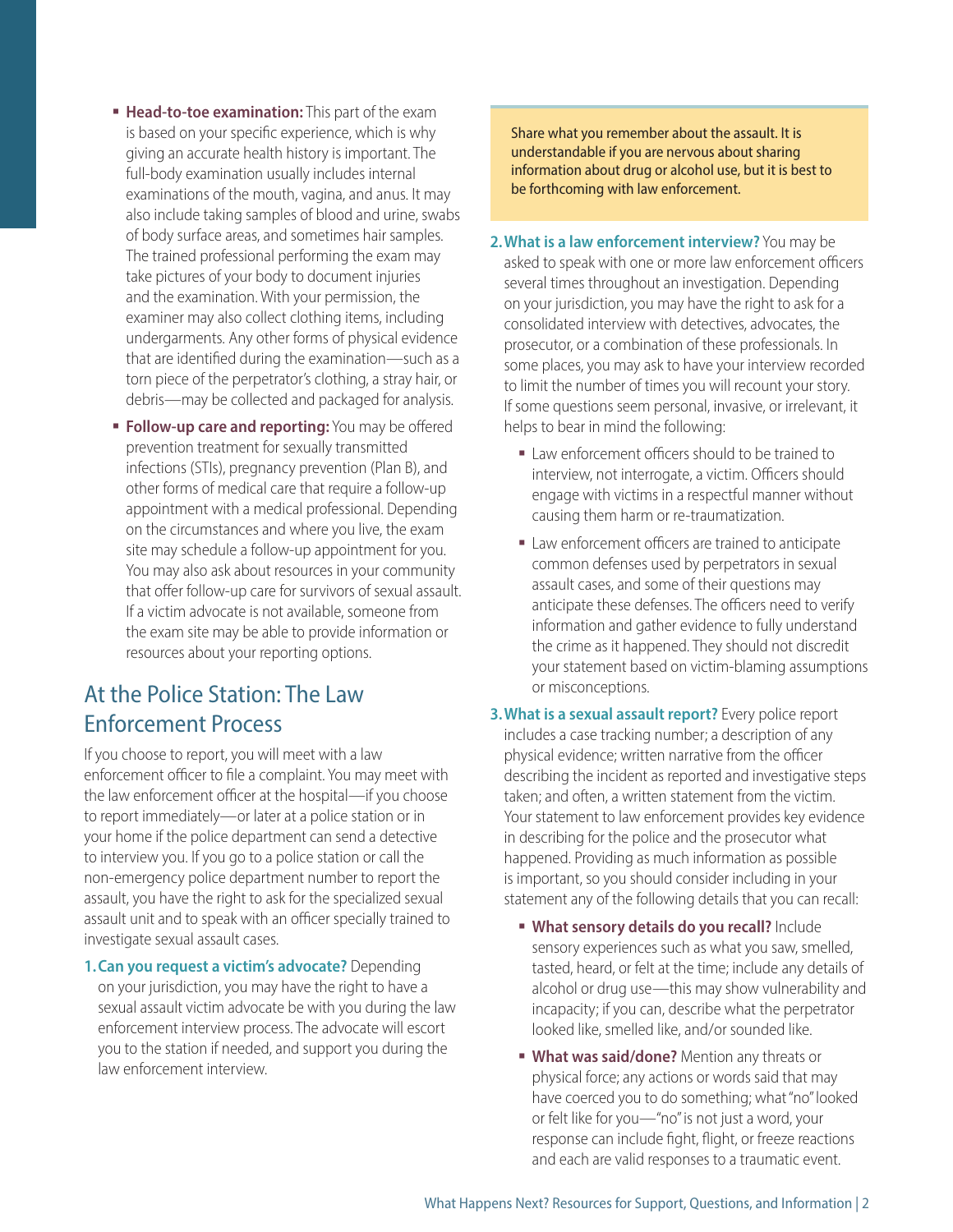- **What happened before?** Did you know the perpetrator before the incident? Did that person encourage you to eat or drink or give you any drugs/ medication? Did the person take you to a different location? Were you in a place you could not leave?
- **What happened between the incident and the report?** Do you recall any changes in your general behavior, habits, or routines? Do you avoid places or people? Do you have reoccurring dreams or thoughts? Do you have sensitivity to noises, words, or any sensory experiences that are too overwhelming because of the incident?

# At the Prosecutor's Office: Prosecutorial and Defense Teams

Once you make a formal criminal complaint to law enforcement, you may meet the prosecutor at the police station soon after filing the complaint or at a later date. Depending on your jurisdiction, the prosecutor may go by a different title—such as State's Attorney or District Attorney. The prosecutor represents the state's interest in criminal cases. The prosecutor will work with law enforcement and with you to further determine the next steps for proceeding with a criminal case against the perpetrator.

### The Prosecutor

- **Prosecutor's offices often have specialized** departments that take sexual assault cases with prosecutors who are specially trained to work these complex cases. The prosecutor will consider all the gathered evidence and determine the next steps to proceed with a criminal case. Keep in mind, the prosecutor requires further information before formal criminal charges can be brought.
- If the prosecutor decides to pursue the case, you may be asked to testify in a grand jury hearing depending on the jurisdiction. This hearing will lay out the evidence the prosecutor's office has to file "an indictment," or "an information," or otherwise to initiate the criminal proceedings against the alleged perpetrator. The prosecutor will be the only one asking questions at the hearing and will work with you to ensure you are prepared.
- You may ask the prosecutor to file for a protective order—or no-contact order—against your assailant, or for any other necessary safety arrangements that a judge can issue. The prosecutor's office will also keep you informed if the perpetrator is released from police custody and if any bail hearings come up to release the perpetrator.
- Additional hearings may follow the grand jury hearing before your case moves on to trial or a plea agreement. The prosecutor should provide you with contact information and keep you well informed of any upcoming hearings as needed.
- A prosecutor will also decide if he/she is unable to proceed with a criminal case. Depending on the jurisdiction, this may be based on whether there is probable cause that a crime occurred (the minimum standard under prosecutor's ethical requirements) or a higher standard of consideration—whether there is a reasonable likelihood of conviction. If the prosecutor decides not to pursue your case, you should receive a clear explanation during a face-to-face conversation about the reasons.

### Victim Advocate

- **Depending on your jurisdiction, you may have access** to the state's Office of Victims of Crime (OVC) funding for any restitution or financial support to pay for lost material items, temporary housing, transportation costs, and so on.
- **Community- and systems-based advocates are both** necessary to assist you through the criminal justice process. Each type of advocate provides a specialized support system to ensure your needs are met and can also be critical to the success of the case.
- Find out whether the victim advocate is considered part of the prosecution team. If so, the advocate may not be governed by the same confidentiality rules as a community-based advocate and may be compelled to share any case notes with a defendant in your case.

### The Victim's Rights Attorney

- You have the right to hire an attorney to address civil issues that arise during your sexual assault case. This attorney may represent you in civil court proceedings to protect your rights under state law, such as your state's victim bill of rights.
- You also have the right to retain counsel to represent your interests in cases where your civil rights may be compromised. These include victim depositions, victim polygraphs, image exploitation, rape shield issues, and a variety of other issues in which the state's prosecutor cannot adequately protect the rights of individual victims.